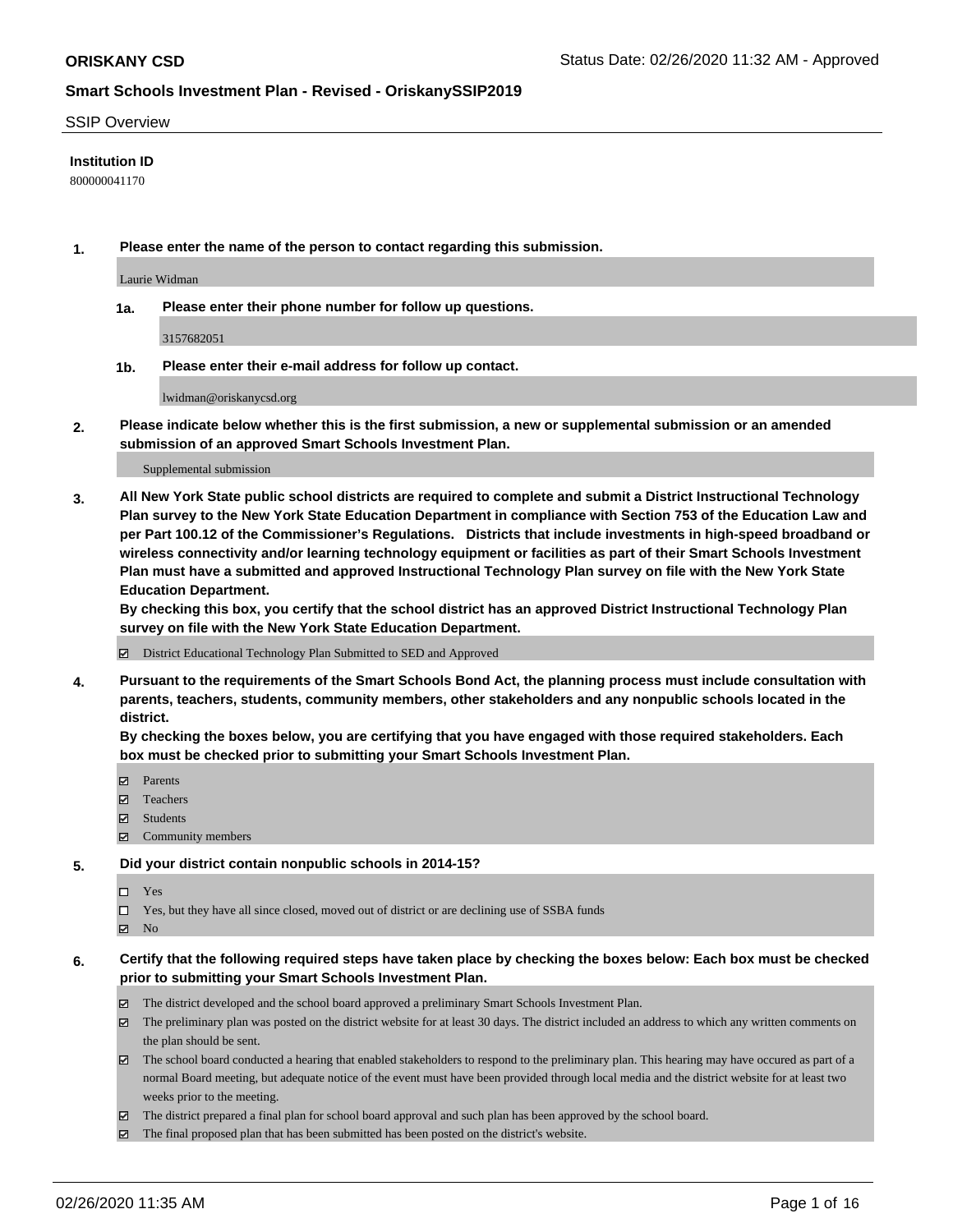SSIP Overview

**6a. Please upload the proposed Smart Schools Investment Plan (SSIP) that was posted on the district's website, along with any supporting materials. Note that this should be different than your recently submitted Educational Technology Survey. The Final SSIP, as approved by the School Board, should also be posted on the website and remain there during the course of the projects contained therein.**

SSBA 12-2018.pdf

**6b. Enter the webpage address where the final Smart Schools Investment Plan is posted. The Plan should remain posted for the life of the included projects.**

https://www.oriskanycsd.org/Page/625

**7. Please enter an estimate of the total number of students and staff that will benefit from this Smart Schools Investment Plan based on the cumulative projects submitted to date.**

669

**8. An LEA/School District may partner with one or more other LEA/School Districts to form a consortium to pool Smart Schools Bond Act funds for a project that meets all other Smart School Bond Act requirements. Each school district participating in the consortium will need to file an approved Smart Schools Investment Plan for the project and submit a signed Memorandum of Understanding that sets forth the details of the consortium including the roles of each respective district.**

 $\Box$  The district plans to participate in a consortium to partner with other school district(s) to implement a Smart Schools project.

### **9. Please enter the name and 6-digit SED Code for each LEA/School District participating in the Consortium.**

| Partner LEA/District | <b>ISED BEDS Code</b> |
|----------------------|-----------------------|
| (No Response)        | (No Response)         |

### **10. Please upload a signed Memorandum of Understanding with all of the participating Consortium partners.**

(No Response)

**11. Your district's Smart Schools Bond Act Allocation is:**

\$659,180

#### **12. Final 2014-15 BEDS Enrollment to calculate Nonpublic Sharing Requirement**

|            | <b>Public Enrollment</b> | Nonpublic Enrollment | <b>Total Enrollment</b> | l Nonpublic Percentage |
|------------|--------------------------|----------------------|-------------------------|------------------------|
| Enrollment | 599                      |                      | 599.00                  | 0.00                   |

**13. This table compares each category budget total, as entered in that category's page, to the total expenditures listed in the category's expenditure table. Any discrepancies between the two must be resolved before submission.**

|                                          | Sub-Allocations | <b>Expenditure Totals</b> | <b>Difference</b> |
|------------------------------------------|-----------------|---------------------------|-------------------|
| <b>School Connectivity</b>               | 0.00            | 0.00                      | 0.00              |
| Connectivity Projects for<br>Communities | 0.00            | 0.00                      | 0.00              |
| Classroom Technology                     | 348,650.00      | 348,650.00                | 0.00              |
| Pre-Kindergarten Classrooms              | 0.00            | 0.00                      | 0.00              |
| Replace Transportable<br>Classrooms      | 0.00            | 0.00                      | 0.00              |
| <b>High-Tech Security Features</b>       | 0.00            | 0.00                      | 0.00              |
| Nonpublic Loan                           | 0.00            | 0.00                      | 0.00              |
| Totals:                                  |                 |                           |                   |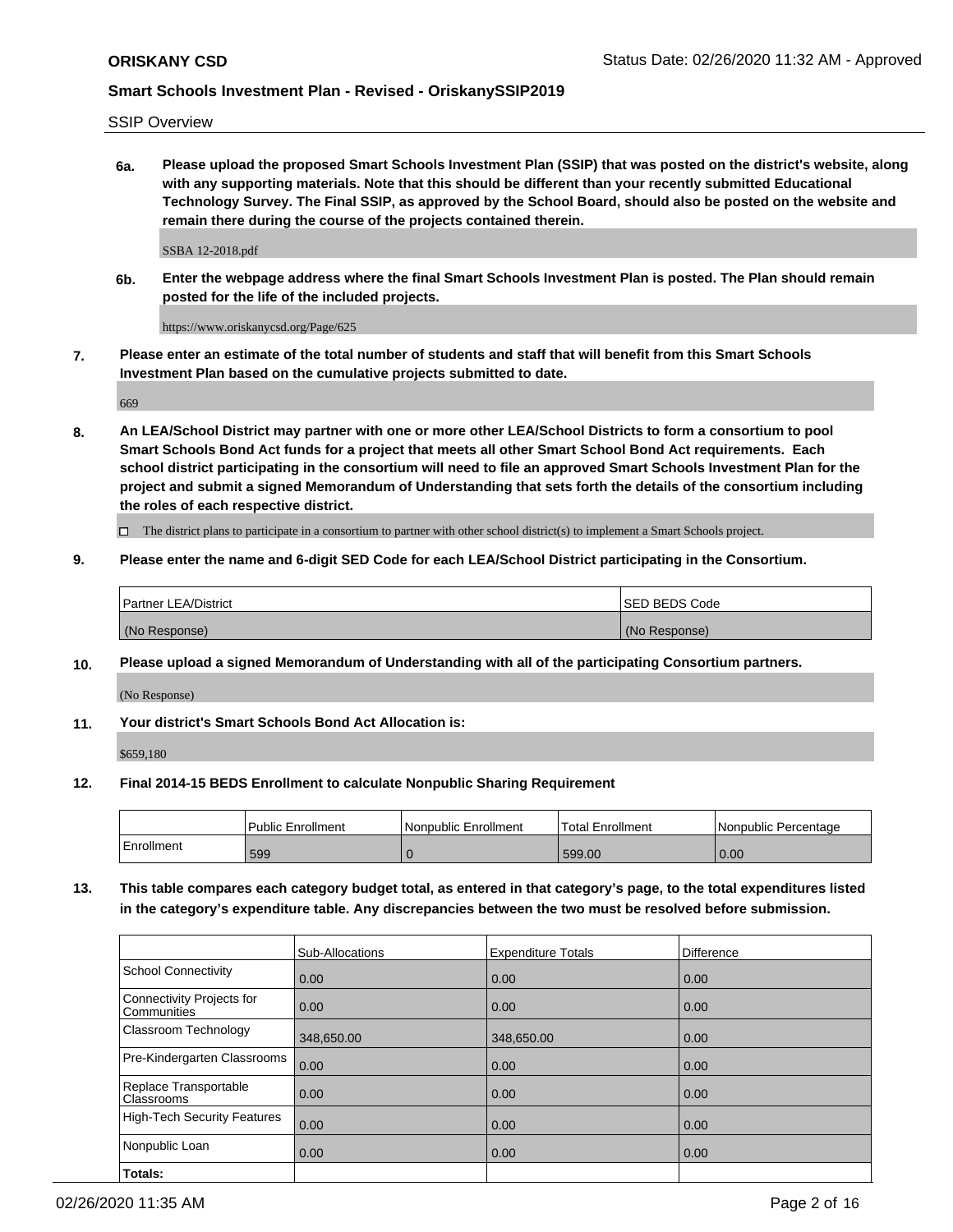SSIP Overview

| <b>Sub-Allocations</b> | Expenditure Totals | Difference |
|------------------------|--------------------|------------|
| 348,650                | 348,650            | 0          |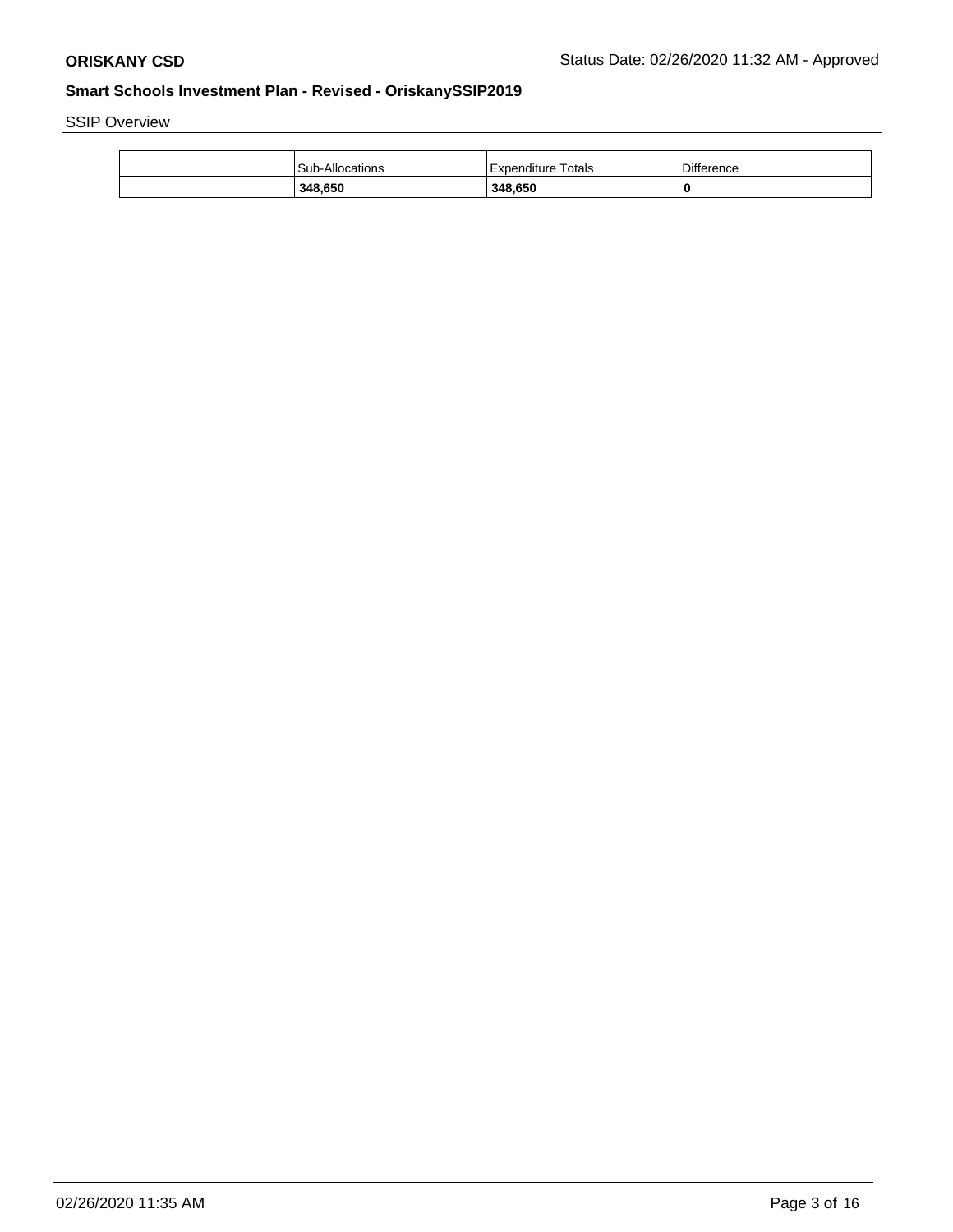School Connectivity

- **1. In order for students and faculty to receive the maximum benefit from the technology made available under the Smart Schools Bond Act, their school buildings must possess sufficient connectivity infrastructure to ensure that devices can be used during the school day. Smart Schools Investment Plans must demonstrate that:**
	- **• sufficient infrastructure that meets the Federal Communications Commission's 100 Mbps per 1,000 students standard currently exists in the buildings where new devices will be deployed, or**
	- **• is a planned use of a portion of Smart Schools Bond Act funds, or**
	- **• is under development through another funding source.**

**Smart Schools Bond Act funds used for technology infrastructure or classroom technology investments must increase the number of school buildings that meet or exceed the minimum speed standard of 100 Mbps per 1,000 students and staff within 12 months. This standard may be met on either a contracted 24/7 firm service or a "burstable" capability. If the standard is met under the burstable criteria, it must be:**

**1. Specifically codified in a service contract with a provider, and**

**2. Guaranteed to be available to all students and devices as needed, particularly during periods of high demand, such as computer-based testing (CBT) periods.**

**Please describe how your district already meets or is planning to meet this standard within 12 months of plan submission.**

(No Response)

**1a. If a district believes that it will be impossible to meet this standard within 12 months, it may apply for a waiver of this requirement, as described on the Smart Schools website. The waiver must be filed and approved by SED prior to submitting this survey.**

 $\Box$  By checking this box, you are certifying that the school district has an approved waiver of this requirement on file with the New York State Education Department.

**2. Connectivity Speed Calculator (Required). If the district currently meets the required speed, enter "Currently Met" in the last box: Expected Date When Required Speed Will be Met.**

|                  | l Number of   | Required Speed | Current Speed in | Expected Speed  | Expected Date                           |
|------------------|---------------|----------------|------------------|-----------------|-----------------------------------------|
|                  | Students      | In Mbps        | l Mbps           | to be Attained  | When Required                           |
|                  |               |                |                  |                 | l Within 12 Months ISpeed Will be Met l |
| Calculated Speed | (No Response) | 0.00           | (No Response)    | l (No Response) | l (No Response)                         |

**3. Describe how you intend to use Smart Schools Bond Act funds for high-speed broadband and/or wireless connectivity projects in school buildings.**

(No Response)

**4. Describe the linkage between the district's District Instructional Technology Plan and how the proposed projects will improve teaching and learning. (There should be a link between your response to this question and your responses to Question 1 in Section IV - NYSED Initiatives Alignment: "Explain how the district use of instructional technology will serve as a part of a comprehensive and sustained effort to support rigorous academic standards attainment and performance improvement for students."** 

**Your answer should also align with your answers to the questions in Section II - Strategic Technology Planning and the associated Action Steps in Section III - Action Plan.)**

(No Response)

**5. If the district wishes to have students and staff access the Internet from wireless devices within the school building, or in close proximity to it, it must first ensure that it has a robust Wi-Fi network in place that has sufficient bandwidth to meet user demand.**

**Please describe how you have quantified this demand and how you plan to meet this demand.**

(No Response)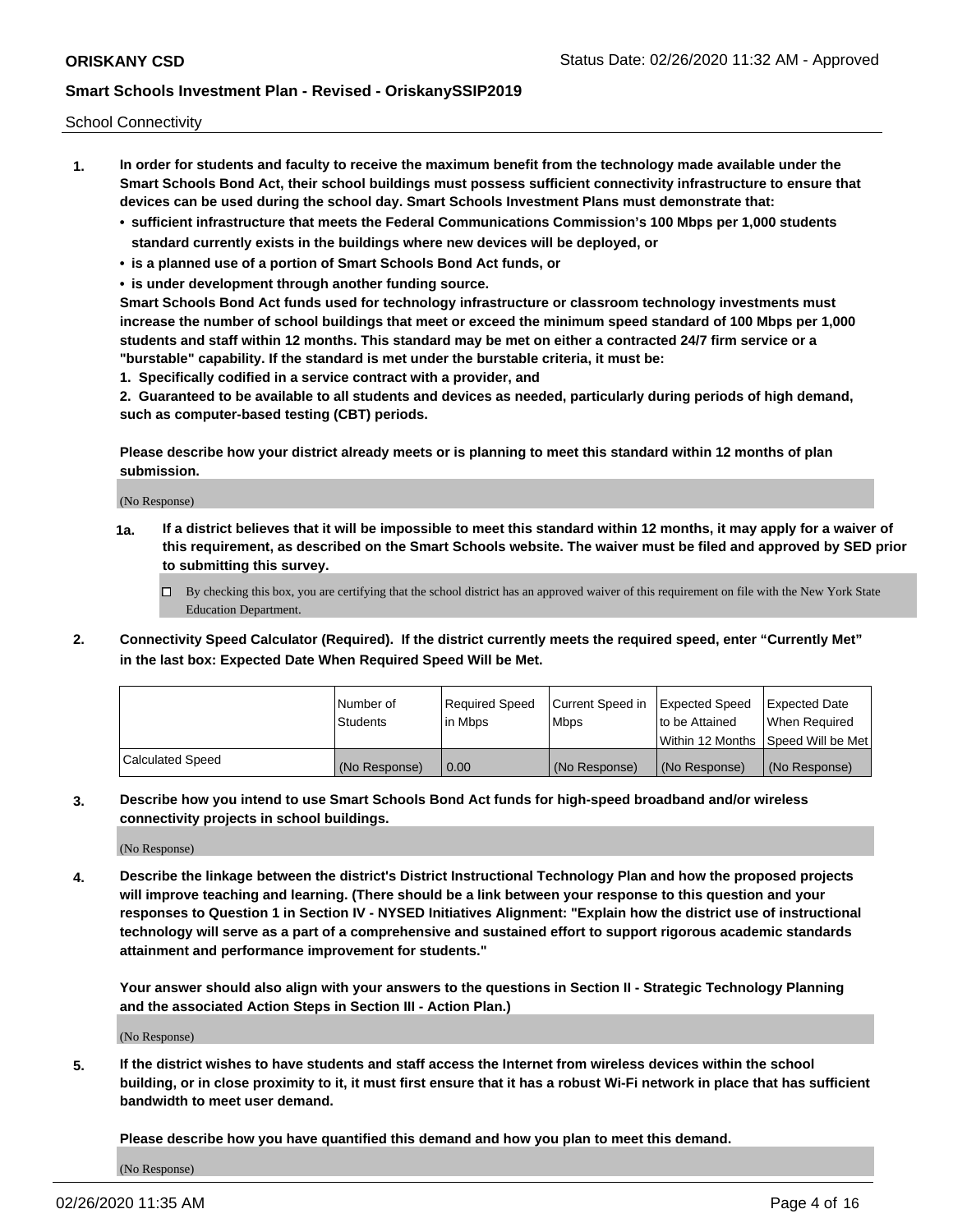School Connectivity

**6. Smart Schools plans with any expenditures in the School Connectivity category require a project number from the Office of Facilities Planning. Districts must submit an SSBA LOI and receive project numbers prior to submitting the SSIP. As indicated on the LOI, some projects may be eligible for a streamlined review and will not require a building permit.**

**Please indicate on a separate row each project number given to you by the Office of Facilities Planning.**

| Project Number |  |
|----------------|--|
| (No Response)  |  |

**7. Certain high-tech security and connectivity infrastructure projects may be eligible for an expedited review process as determined by the Office of Facilities Planning.**

#### **Was your project deemed eligible for streamlined review?**

(No Response)

### **8. Include the name and license number of the architect or engineer of record.**

| Name          | License Number |
|---------------|----------------|
| (No Response) | (No Response)  |

#### **9. Public Expenditures – Loanable (Counts toward the nonpublic loan calculation)**

| Select the allowable expenditure type.<br>Repeat to add another item under each type. | <b>PUBLIC</b> Items to be<br>l Purchased | Quantity         | l Cost Per Item  | <b>Total Cost</b> |
|---------------------------------------------------------------------------------------|------------------------------------------|------------------|------------------|-------------------|
| (No Response)                                                                         | (No Response)                            | (No<br>Response) | (No<br>Response) | 0.00              |
|                                                                                       |                                          | 0                | 0.00             |                   |

### **10. Public Expenditures – Non-Loanable (Does not count toward nonpublic loan calculation)**

| Select the allowable expenditure<br>type.<br>Repeat to add another item under<br>each type. | <b>PUBLIC</b> Items to be purchased | Quantity      | Cost per Item | <b>Total Cost</b> |
|---------------------------------------------------------------------------------------------|-------------------------------------|---------------|---------------|-------------------|
| (No Response)                                                                               | (No Response)                       | (No Response) | (No Response) | 0.00              |
|                                                                                             |                                     |               | 0.00          |                   |

#### **11. Final 2014-15 BEDS Enrollment to calculate Nonpublic Sharing Requirement (no changes allowed.)**

|            | l Public Enrollment | Nonpublic Enrollment | Total Enrollment | l Nonpublic Percentage |
|------------|---------------------|----------------------|------------------|------------------------|
| Enrollment | 599                 |                      | 599.00           | 0.00                   |

#### **12. Total Public Budget - Loanable (Counts toward the nonpublic loan calculation)**

|                                                      | Public Allocations | <b>Estimated Nonpublic Loan</b><br>Amount | Estimated Total Sub-Allocations |
|------------------------------------------------------|--------------------|-------------------------------------------|---------------------------------|
| Network/Access Costs                                 | (No Response)      | 0.00                                      | 0.00                            |
| School Internal Connections and<br><b>Components</b> | (No Response)      | 0.00                                      | 0.00                            |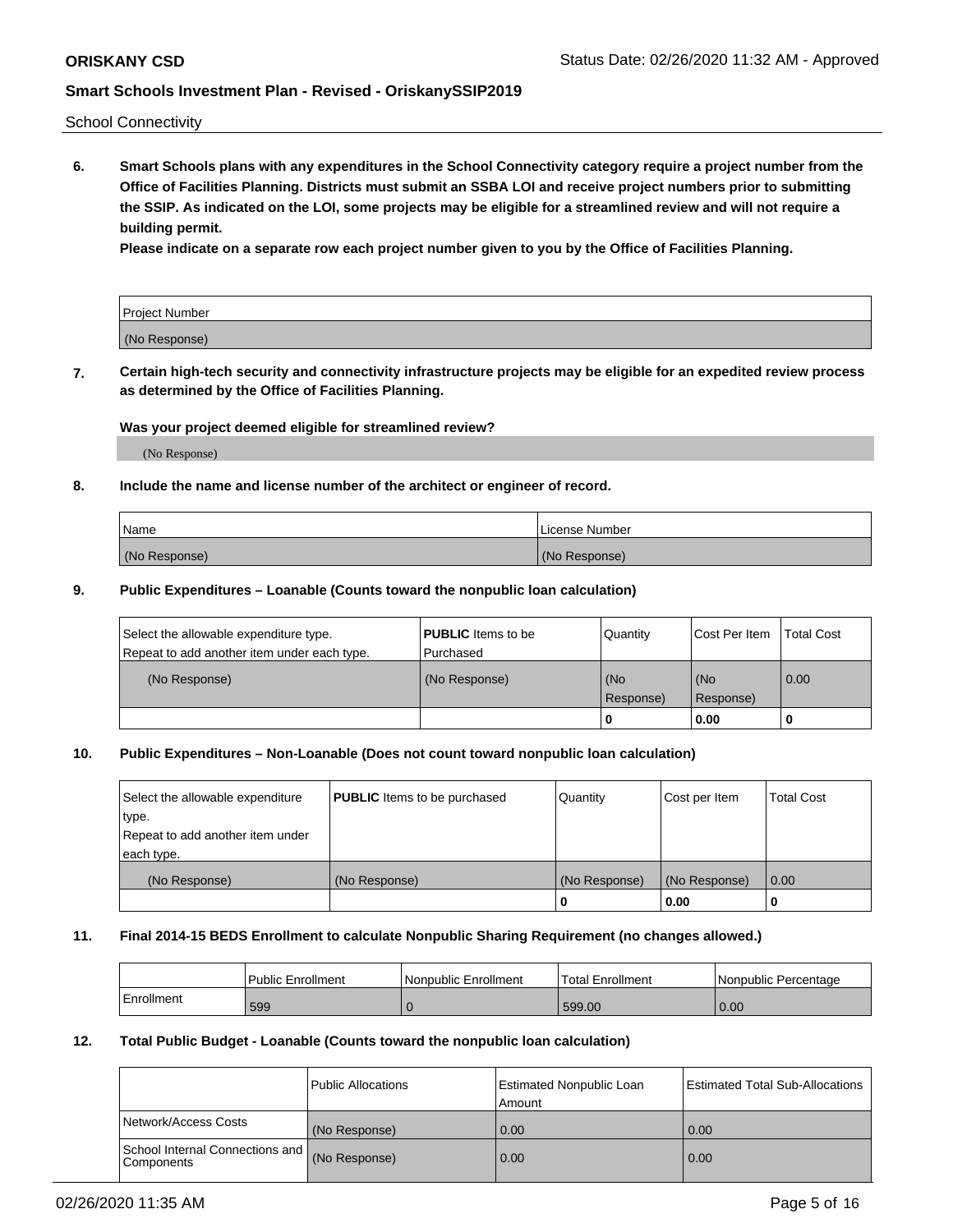School Connectivity

|         | <b>Public Allocations</b> | <b>Estimated Nonpublic Loan</b><br>Amount | <b>Estimated Total Sub-Allocations</b> |
|---------|---------------------------|-------------------------------------------|----------------------------------------|
| Other   | (No Response)             | 0.00                                      | 0.00                                   |
| Totals: | 0.00                      | 0                                         | o                                      |

## **13. Total Public Budget – Non-Loanable (Does not count toward the nonpublic loan calculation)**

|                                                   | Sub-<br>Allocation |
|---------------------------------------------------|--------------------|
| Network/Access Costs                              | (No Response)      |
| Outside Plant Costs                               | (No Response)      |
| <b>School Internal Connections and Components</b> | (No Response)      |
| Professional Services                             | (No Response)      |
| Testing                                           | (No Response)      |
| <b>Other Upfront Costs</b>                        | (No Response)      |
| <b>Other Costs</b>                                | (No Response)      |
| Totals:                                           | 0.00               |

# **14. School Connectivity Totals**

|                          | Total Sub-Allocations |
|--------------------------|-----------------------|
| Total Loanable Items     | 0.00                  |
| Total Non-Ioanable Items | 0.00                  |
| Totals:                  | 0                     |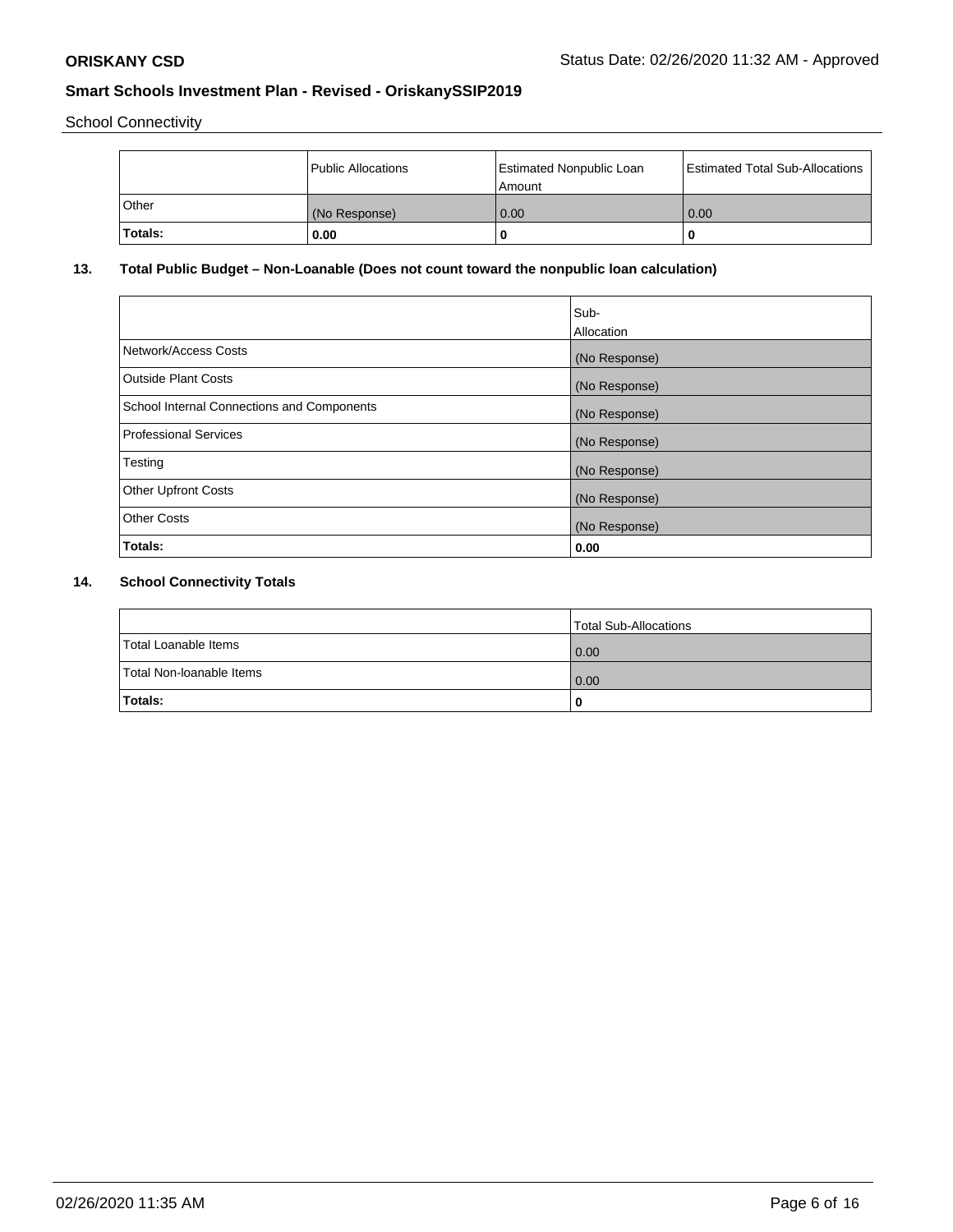Community Connectivity (Broadband and Wireless)

**1. Describe how you intend to use Smart Schools Bond Act funds for high-speed broadband and/or wireless connectivity projects in the community.**

(No Response)

**2. Please describe how the proposed project(s) will promote student achievement and increase student and/or staff access to the Internet in a manner that enhances student learning and/or instruction outside of the school day and/or school building.**

(No Response)

**3. Community connectivity projects must comply with all the necessary local building codes and regulations (building and related permits are not required prior to plan submission).**

 $\Box$  I certify that we will comply with all the necessary local building codes and regulations.

**4. Please describe the physical location of the proposed investment.**

(No Response)

**5. Please provide the initial list of partners participating in the Community Connectivity Broadband Project, along with their Federal Tax Identification (Employer Identification) number.**

| <b>Project Partners</b> | l Federal ID # |
|-------------------------|----------------|
| (No Response)           | (No Response)  |

**6. Please detail the type, quantity, per unit cost and total cost of the eligible items under each sub-category.**

| Select the allowable expenditure | Item to be purchased | Quantity      | Cost per Item | <b>Total Cost</b> |
|----------------------------------|----------------------|---------------|---------------|-------------------|
| type.                            |                      |               |               |                   |
| Repeat to add another item under |                      |               |               |                   |
| each type.                       |                      |               |               |                   |
| (No Response)                    | (No Response)        | (No Response) | (No Response) | 0.00              |
|                                  |                      | o             | 0.00          |                   |

**7. If you are submitting an allocation for Community Connectivity, complete this table.**

**Note that the calculated Total at the bottom of the table must equal the Total allocation for this category that you entered in the SSIP Overview overall budget.**

|                                    | Sub-Allocation |
|------------------------------------|----------------|
| Network/Access Costs               | (No Response)  |
| Outside Plant Costs                | (No Response)  |
| <b>Tower Costs</b>                 | (No Response)  |
| <b>Customer Premises Equipment</b> | (No Response)  |
| <b>Professional Services</b>       | (No Response)  |
| Testing                            | (No Response)  |
| <b>Other Upfront Costs</b>         | (No Response)  |
| <b>Other Costs</b>                 | (No Response)  |
| Totals:                            | 0.00           |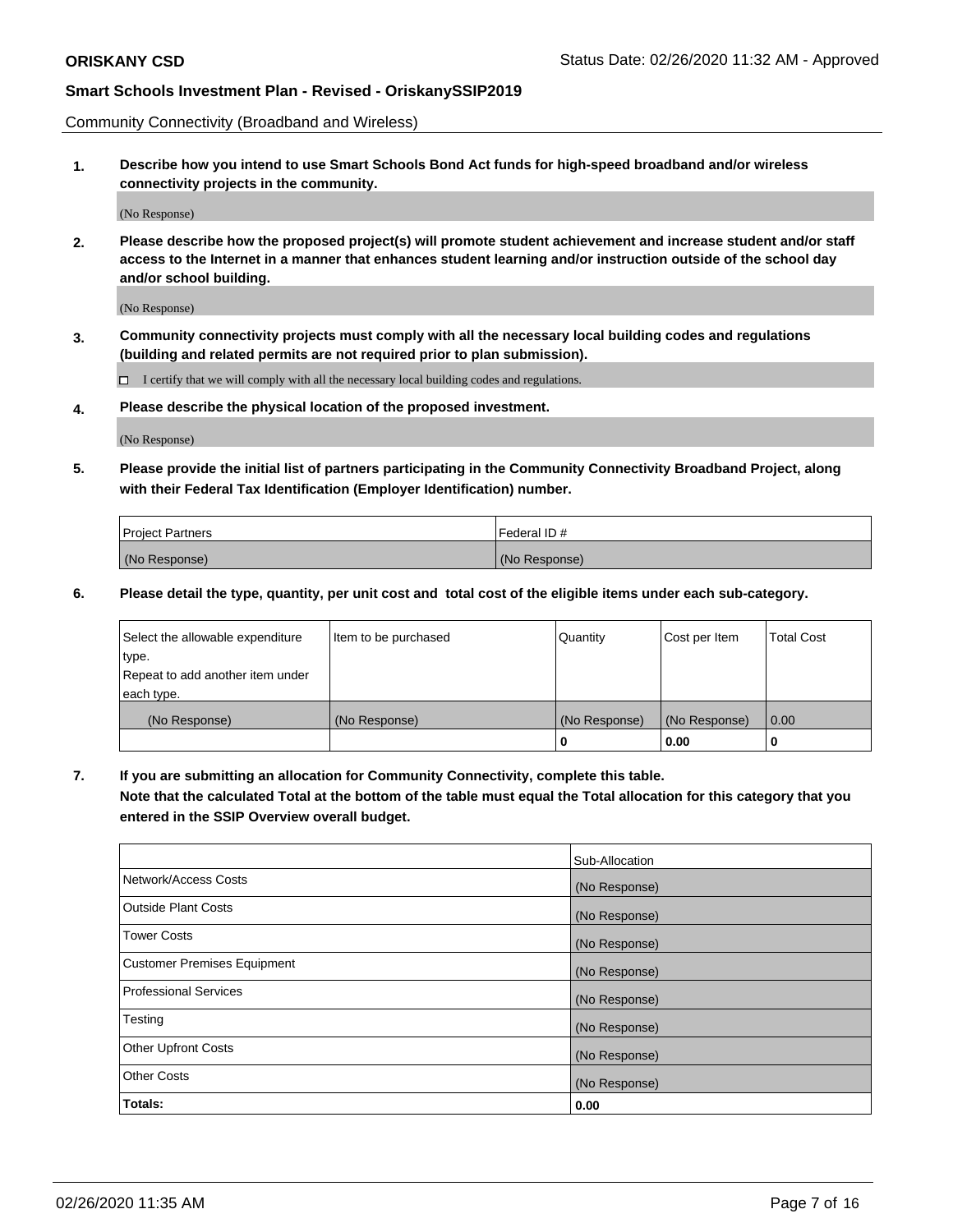#### Classroom Learning Technology

**1. In order for students and faculty to receive the maximum benefit from the technology made available under the Smart Schools Bond Act, their school buildings must possess sufficient connectivity infrastructure to ensure that devices can be used during the school day. Smart Schools Investment Plans must demonstrate that sufficient infrastructure that meets the Federal Communications Commission's 100 Mbps per 1,000 students standard currently exists in the buildings where new devices will be deployed, or is a planned use of a portion of Smart Schools Bond Act funds, or is under development through another funding source. Smart Schools Bond Act funds used for technology infrastructure or classroom technology investments must increase the number of school buildings that meet or exceed the minimum speed standard of 100 Mbps per 1,000 students and staff within 12 months. This standard may be met on either a contracted 24/7 firm service or a "burstable" capability. If the standard is met under the burstable criteria, it must be: 1. Specifically codified in a service contract with a provider, and**

**2. Guaranteed to be available to all students and devices as needed, particularly during periods of high demand, such as computer-based testing (CBT) periods.**

**Please describe how your district already meets or is planning to meet this standard within 12 months of plan submission.**

Oriskany currently exceeds this standard. Using district-owned fiber optic cable, the district currently has the capacity to achieve a minimum standard of 1 GBPS.

- **1a. If a district believes that it will be impossible to meet this standard within 12 months, it may apply for a waiver of this requirement, as described on the Smart Schools website. The waiver must be filed and approved by SED prior to submitting this survey.**
	- By checking this box, you are certifying that the school district has an approved waiver of this requirement on file with the New York State Education Department.
- **2. Connectivity Speed Calculator (Required). If the district currently meets the required speed, enter "Currently Met" in the last box: Expected Date When Required Speed Will be Met.**

|                  | l Number of | Required Speed | Current Speed in | Expected Speed     | <b>Expected Date</b> |
|------------------|-------------|----------------|------------------|--------------------|----------------------|
|                  | Students    | lin Mbps       | <b>Mbps</b>      | to be Attained     | When Reauired        |
|                  |             |                |                  | l Within 12 Months | Speed Will be Met    |
| Calculated Speed | 619         | 61.90          | 1000             | (No Response)      | (No Response)        |

**3. If the district wishes to have students and staff access the Internet from wireless devices within the school building, or in close proximity to it, it must first ensure that it has a robust Wi-Fi network in place that has sufficient bandwidth to meet user demand.**

**Please describe how you have quantified this demand and how you plan to meet this demand.**

Oriskany Central School District is upgraded and expanded the wireless system in both instructional buildings in the first SSBA. Oriskany worked with Oneida Herkimer Madison BOCES Technology staff to survey both buildings to determine the strengths and weaknesses of the wireless system. We were able to provide seamless, robust service with state of the art access points for all students.

**4. All New York State public school districts are required to complete and submit an Instructional Technology Plan survey to the New York State Education Department in compliance with Section 753 of the Education Law and per Part 100.12 of the Commissioner's Regulations.**

**Districts that include educational technology purchases as part of their Smart Schools Investment Plan must have a submitted and approved Instructional Technology Plan survey on file with the New York State Education Department.**

By checking this box, you are certifying that the school district has an approved Instructional Technology Plan survey on file with the New York State Education Department.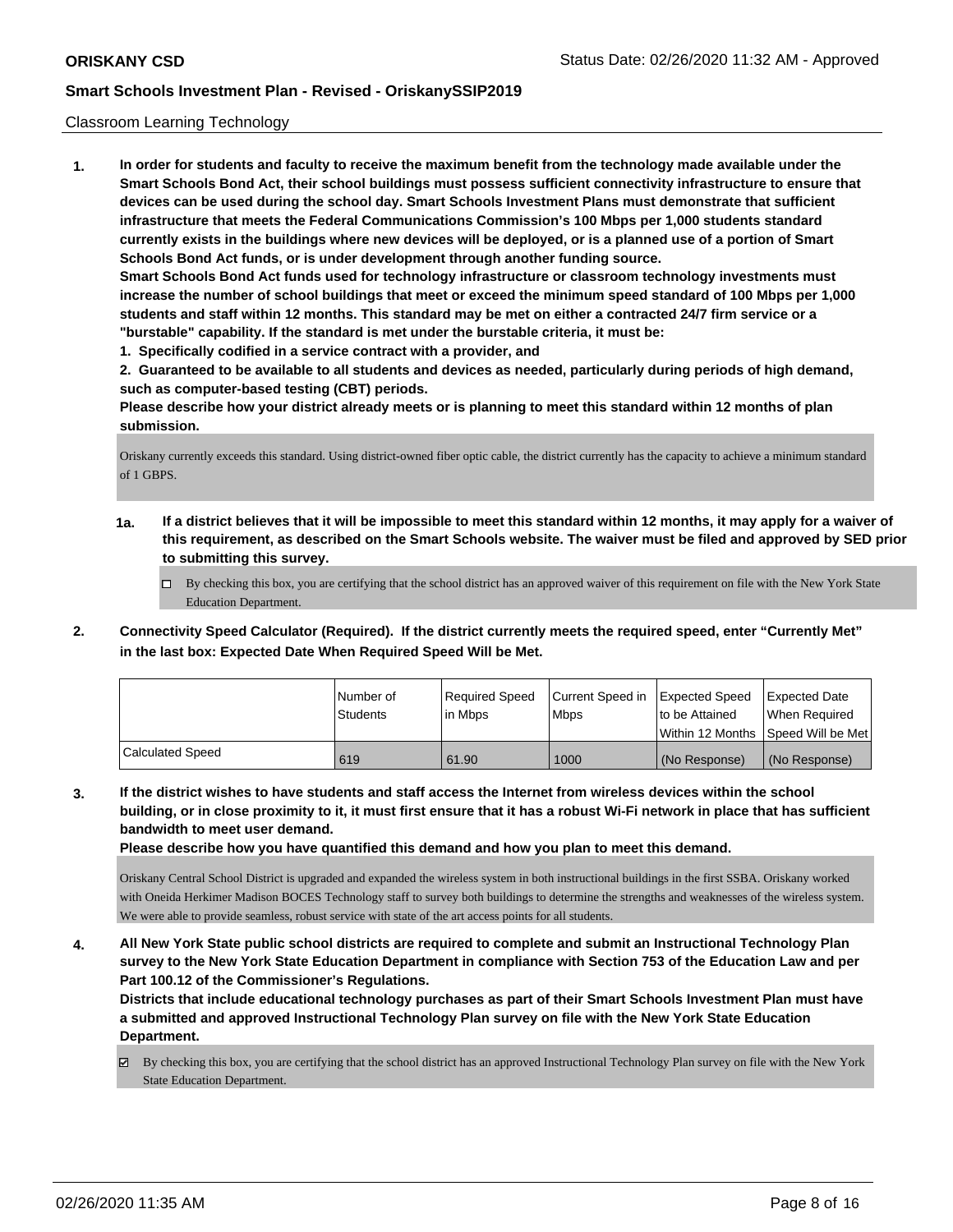Classroom Learning Technology

**5. Describe the devices you intend to purchase and their compatibility with existing or planned platforms or systems. Specifically address the adequacy of each facility's electrical, HVAC and other infrastructure necessary to install and support the operation of the planned technology.**

We will be replacing Smart Boards with Interactive TV's, the wiring already exists, the installation and support of the units will be done by professionals. The plan also includes the purchase of new laptops computers and desktop computers for teachers which will seamlessly integrate with the TVs. The existing and replacement Chromebooks for students will also be able to seamlessly integrate with the TVs. The ability to pick which computer to display and work on or present with will enable whole class learning and interaction.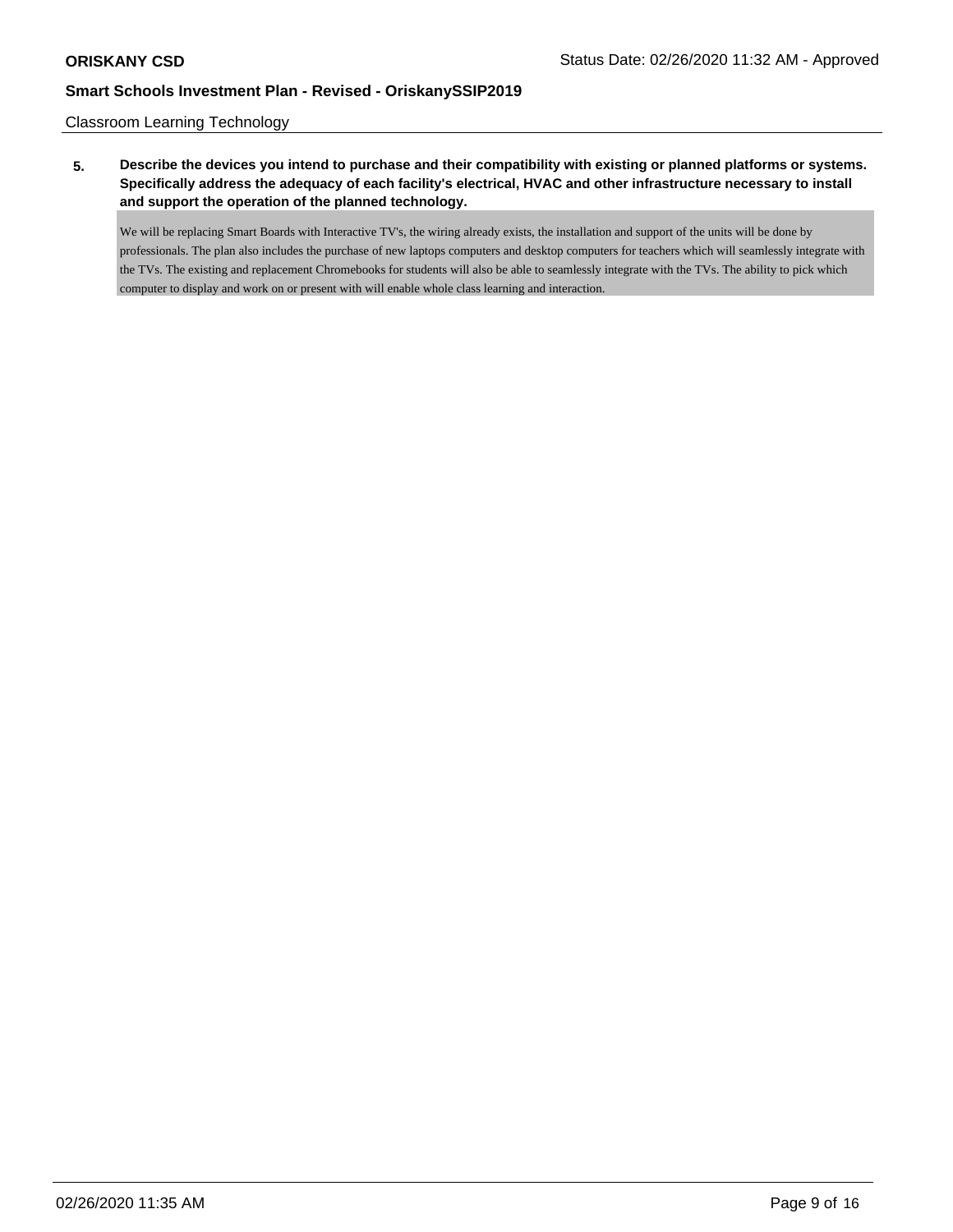#### Classroom Learning Technology

- **6. Describe how the proposed technology purchases will:**
	- **> enhance differentiated instruction;**
	- **> expand student learning inside and outside the classroom;**
	- **> benefit students with disabilities and English language learners; and**
	- **> contribute to the reduction of other learning gaps that have been identified within the district.**

**The expectation is that districts will place a priority on addressing the needs of students who struggle to succeed in a rigorous curriculum. Responses in this section should specifically address this concern and align with the district's Instructional Technology Plan (in particular Question 2 of E. Curriculum and Instruction: "Does the district's instructional technology plan address the needs of students with disabilities to ensure equitable access to instruction, materials and assessments?" and Question 3 of the same section: "Does the district's instructional technology plan address the provision of assistive technology specifically for students with disabilities to ensure access to and participation in the general curriculum?")**

**In addition, describe how the district ensures equitable access to instruction, materials and assessments and participation in the general curriculum for both SWD and English Language Learners/Multilingual Learners (ELL/MLL) students.**

It is the goal of Oriskany Central Schools to continue our one-to-one initiative. Using Chrome Books, the district has made strides to remove the limits on instruction and expand the Project Based Learning that the teachers have been implementing.These devices have allow students to complete research, work collaboratively, and reinforce individual skills. Implementing a program on a district wide scale is made possible with the robust wireless network system installed in the first SSBA. The replacement of Chrome Books in the last phase of this project will help us in our plan to continue to remove barriers for all students. Each student with a disability is able to have their instruction differentiated based on their unique needs, this is enhanced by current technology. The Interactive TVs will be on a mount that will lower and raise to allow access for all students. Instructional staff and non-instructional staff are trained in a variety of ways to implement technology to best meet the evolving needs of students. This proposed purchase will allow the district to maintain its 1 to 1 environment. In reviewing Research based instructional strategies and in our experience, "anytime, anywhere learning" is a rapid accelerator for learning for all students, especially Special Education and English Language Learners. In a 1 to 1 environment teachers can truly differentiate instruction. All students will continue to have one to one access with touch screen

Chromebooks. The Chromebooks will provide additional ways to access key content, such as videos or other visuals to supplement verbal or written instruction. Text to speech and/or speech to text software will be provided to increased support for comprehension of written or verbal language. Home language dictionaries and translation programs will also be provided along with home-language keyboards.

Students in special education are recognized as part of the total school district population who need access to instructional technology as well as specialized services which may include Assistive Technology (AT). Recognition of the AT needs of students with disabilities is part of district-wide technology planning (e.g., providing access to specialized software and hardware on the school network or purchasing academic courseware and online assessments that are built in an open environment that allow the use of AT). Students with disabilities may require assistive technology solutions in order to participate in and benefit from the general education curriculum. As a result, general education teachers work collaboratively with special education teachers, related service providers, speech-language pathologists, occupational and physical therapists, and parents to identify and implement support strategies that are appropriate for students based on their unique needs.

The district supports English Language Learners (ELL) by focusing on implementing resources to meet the diverse needs of its student population. ELL students in particular benefit from the reinforcement of vocabulary and concepts through pictures, graphics and video. Research based instructional strategies support the significance of ELL students being able to access technology to express themselves in a learning environment that is visual, interactive, comfortable, non-threatening and familiar. Technology helps ELL students find a voice, easing the transition to a new language. This plan is designed to help increase access to technology providing differentiated instruction not just for the ELL students, but the entire student population of the Oriskany Central Schools.

Differentiated Instruction contributes to the reduction of learning gaps identified. Many of the obstacles to implementing differentiated instruction can be overcome with the effective use of technology. Teachers will have ready access to more options as a result of the wide range of software and hardware tools available. Technology can equip teachers to address students' needs in an almost limitless number of ways, through content input, learning activities, and opportunities to demonstrate comprehension.

We currently have a student working with a teaching assistant and our technician on sensory needs through technology; ie coloring apps, breaks with a device, video interactions, and apps with headphones. We continue to search for ways to learn more about what is available for our students.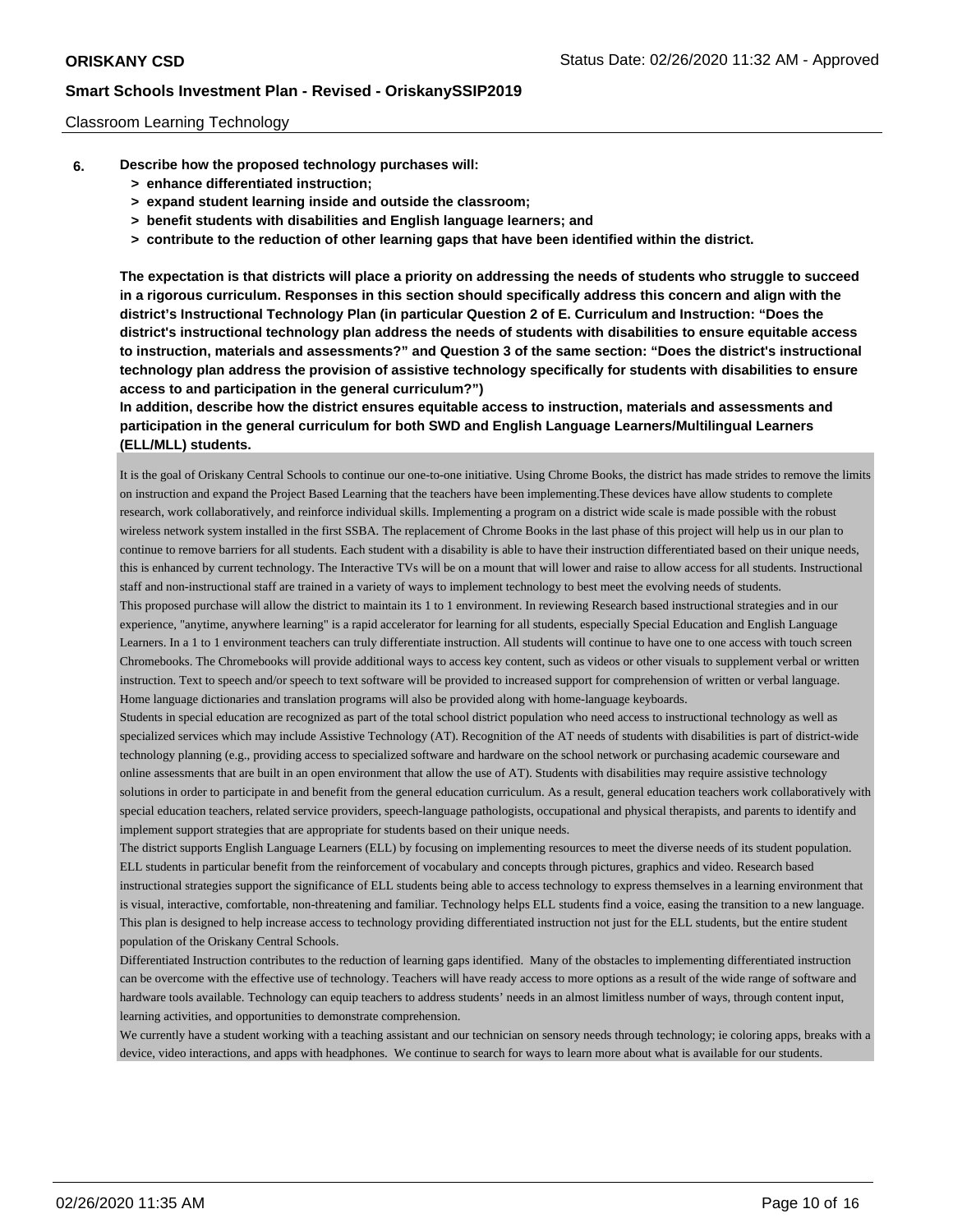#### Classroom Learning Technology

**7. Where appropriate, describe how the proposed technology purchases will enhance ongoing communication with parents and other stakeholders and help the district facilitate technology-based regional partnerships, including distance learning and other efforts.**

Our distance learning lab currently has an interactive TV which assists the students to meet their educational goals. With the implementation of Interactive TVs in all classrooms over the life of this project we are ensuring that community members who use the district buildings have access to the latest technology, this technology is easily learned and highly interactive.

**8. Describe the district's plan to provide professional development to ensure that administrators, teachers and staff can employ the technology purchased to enhance instruction successfully.**

**Note: This response should be aligned and expanded upon in accordance with your district's response to Question 1 of F. Professional Development of your Instructional Technology Plan: "Please provide a summary of professional development offered to teachers and staff, for the time period covered by this plan, to support technology to enhance teaching and learning. Please include topics, audience and method of delivery within your summary."**

Our current Professional Development Plan was reviewed and updated over the summer months and continues to be reviewed using a diverse group of educators in order to create the 2018-2021 plan that will address a comprehensive training program for educators and leaders on the integration of technology into the classroom. The existing plan and the new plan will continue to include acquiring the services of our RIC technology integration specialist to provide direct and indirect instruction on the integration and use of learning technologies as instructional tools and best practice. In addition, the district will continue to subscribe to the Model School services for additional professional development opportunities onsite and at the RIC location.

During the summer months, we will continue to offer a variety of technology training sessions for all educators and incentivize their attendance by scaffolding technology trainings that fit the personal need of the instructor, the instructional course and the District. During the school months, we will continue to offer before and/or after school mini professional development training sessions for our staff, provide classroom push-in support, and utilize portions of our staff development days throughout the school year to address technology integration that promotes student

engagement, achievement and best instructional practices within the classroom. The district (Administrators and Staff) will be trained and offer our students additional support on the use of technologies within the classroom, our school's libraries, our school's computer labs/maker space labs, our online and distant learning classrooms, the creation of a student geek (technology assist) squad, and by utilizing various technologies to increase our communication pathways to students, parents and community members.

Specific topics that we will be addressing include:

- Google Certified Training for staff (Level I and Level II) and, in turn, Google Certified Staff will provide turnkey training to additional staff members throughout the course of the school year
- Multiple uses of Interactive TV's/Smart Boards and other interactive projection-based technologies in the classrooms, libraries, computer labs, and school hallways
- Flipping classrooms for improved student comprehension
- Continued exploration of additional apps that enhance and support student engagement
- Continued exploration of additional apps that enhance best instructional practices for staff within the classroom and that supplement/enhance formative and summative assessment strategies
- Continued exploration of additional apps that address the needs of ELL/MLL and special needs learners

**9. Districts must contact one of the SUNY/CUNY teacher preparation programs listed on the document on the left side of the page that supplies the largest number of the district's new teachers to request advice on innovative uses and best practices at the intersection of pedagogy and educational technology.**

 $\boxtimes$  By checking this box, you certify that you have contacted the SUNY/CUNY teacher preparation program that supplies the largest number of your new teachers to request advice on these issues.

#### **9a. Please enter the name of the SUNY or CUNY Institution that you contacted.**

SUNY Cortland

#### **9b. Enter the primary Institution phone number.**

6077535433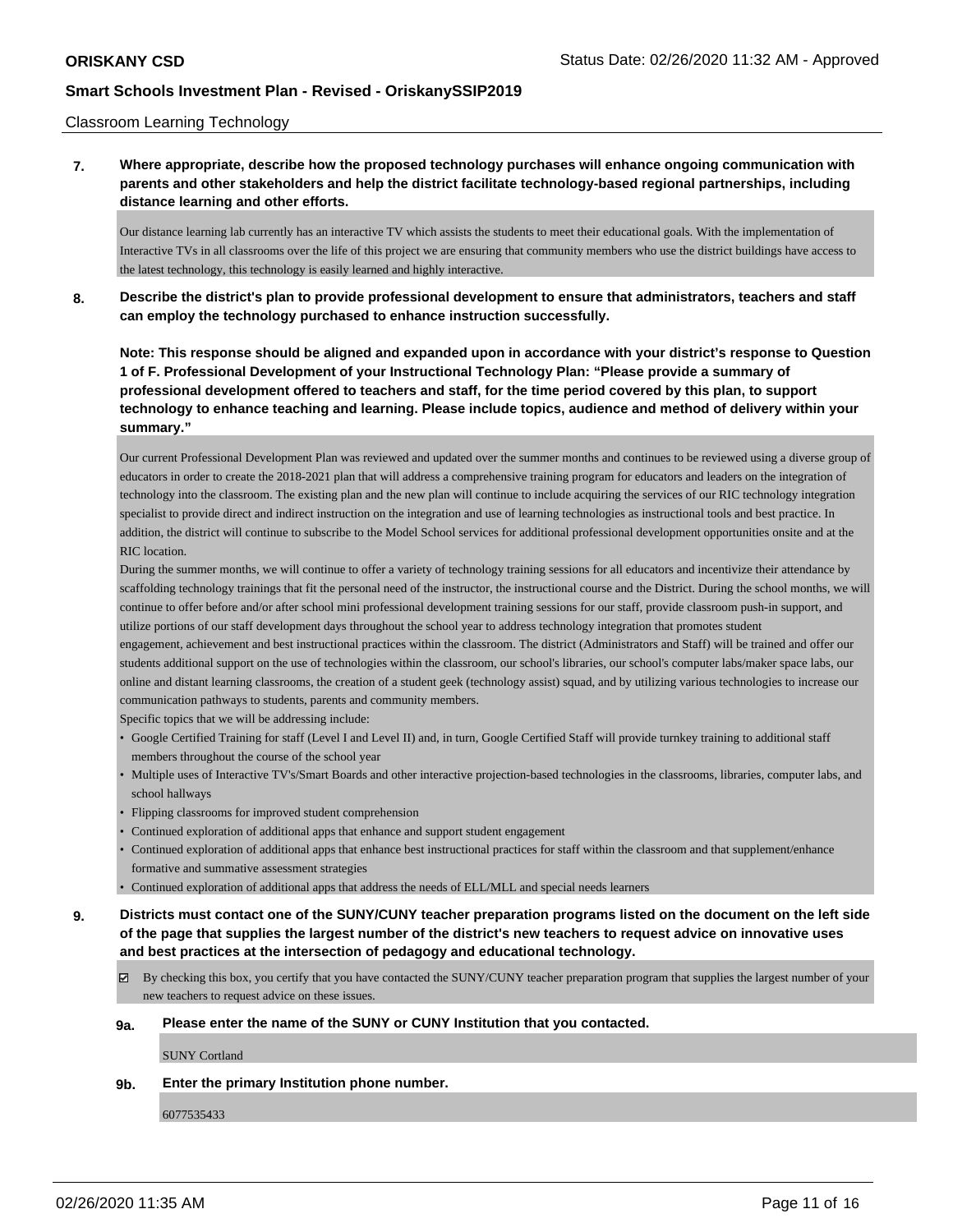Classroom Learning Technology

**9c. Enter the name of the contact person with whom you consulted and/or will be collaborating with on innovative uses of technology and best practices.**

#### Dr. Andrea Lachance

**10. To ensure the sustainability of technology purchases made with Smart Schools funds, districts must demonstrate a long-term plan to maintain and replace technology purchases supported by Smart Schools Bond Act funds. This sustainability plan shall demonstrate a district's capacity to support recurring costs of use that are ineligible for Smart Schools Bond Act funding such as device maintenance, technical support, Internet and wireless fees, maintenance of hotspots, staff professional development, building maintenance and the replacement of incidental items. Further, such a sustainability plan shall include a long-term plan for the replacement of purchased devices and equipment at the end of their useful life with other funding sources.**

By checking this box, you certify that the district has a sustainability plan as described above.

**11. Districts must ensure that devices purchased with Smart Schools Bond funds will be distributed, prepared for use, maintained and supported appropriately. Districts must maintain detailed device inventories in accordance with generally accepted accounting principles.**

By checking this box, you certify that the district has a distribution and inventory management plan and system in place.

**12. Please detail the type, quantity, per unit cost and total cost of the eligible items under each sub-category.**

| Select the allowable expenditure<br>type. | Item to be Purchased                                   | Quantity | Cost per Item | <b>Total Cost</b> |
|-------------------------------------------|--------------------------------------------------------|----------|---------------|-------------------|
| Repeat to add another item under          |                                                        |          |               |                   |
| each type.                                |                                                        |          |               |                   |
| Interactive Whiteboards                   | Interactive Whiteboards                                | 50       | 3,890.00      | 194,500.00        |
| <b>Other Costs</b>                        | Google Chrome Management Console<br>License, Education | 187      | 25.00         | 4,675.00          |
| <b>Laptop Computers</b>                   | <b>Dell Chromebooks</b>                                | 305      | 275.00        | 83.875.00         |
| <b>Laptop Computers</b>                   | Dell Laptops                                           | 56       | 800.00        | 44,800.00         |
| <b>Desktop Computers</b>                  | Dell desktops                                          | 26       | 800.00        | 20.800.00         |
|                                           |                                                        | 624      | 5,790.00      | 348,650           |

### **13. Final 2014-15 BEDS Enrollment to calculate Nonpublic Sharing Requirement (no changes allowed.)**

|            | Public Enrollment | Nonpublic Enrollment | <b>Total Enrollment</b> | Nonpublic<br>l Percentage |
|------------|-------------------|----------------------|-------------------------|---------------------------|
| Enrollment | 599               |                      | 599.00                  | 0.00                      |

#### **14. If you are submitting an allocation for Classroom Learning Technology complete this table.**

|                          | <b>Public School Sub-Allocation</b> | <b>Estimated Nonpublic Loan</b><br>Amount<br>(Based on Percentage Above) | <b>Estimated Total Public and</b><br>Nonpublic Sub-Allocation |
|--------------------------|-------------------------------------|--------------------------------------------------------------------------|---------------------------------------------------------------|
| Interactive Whiteboards  | 194,500.00                          | 0.00                                                                     | 194,500.00                                                    |
| <b>Computer Servers</b>  | (No Response)                       | 0.00                                                                     | 0.00                                                          |
| <b>Desktop Computers</b> | 20.800.00                           | 0.00                                                                     | 20,800.00                                                     |
| <b>Laptop Computers</b>  | 128,675.00                          | 0.00                                                                     | 128,675.00                                                    |
| <b>Tablet Computers</b>  | (No Response)                       | 0.00                                                                     | 0.00                                                          |
| <b>Other Costs</b>       |                                     |                                                                          |                                                               |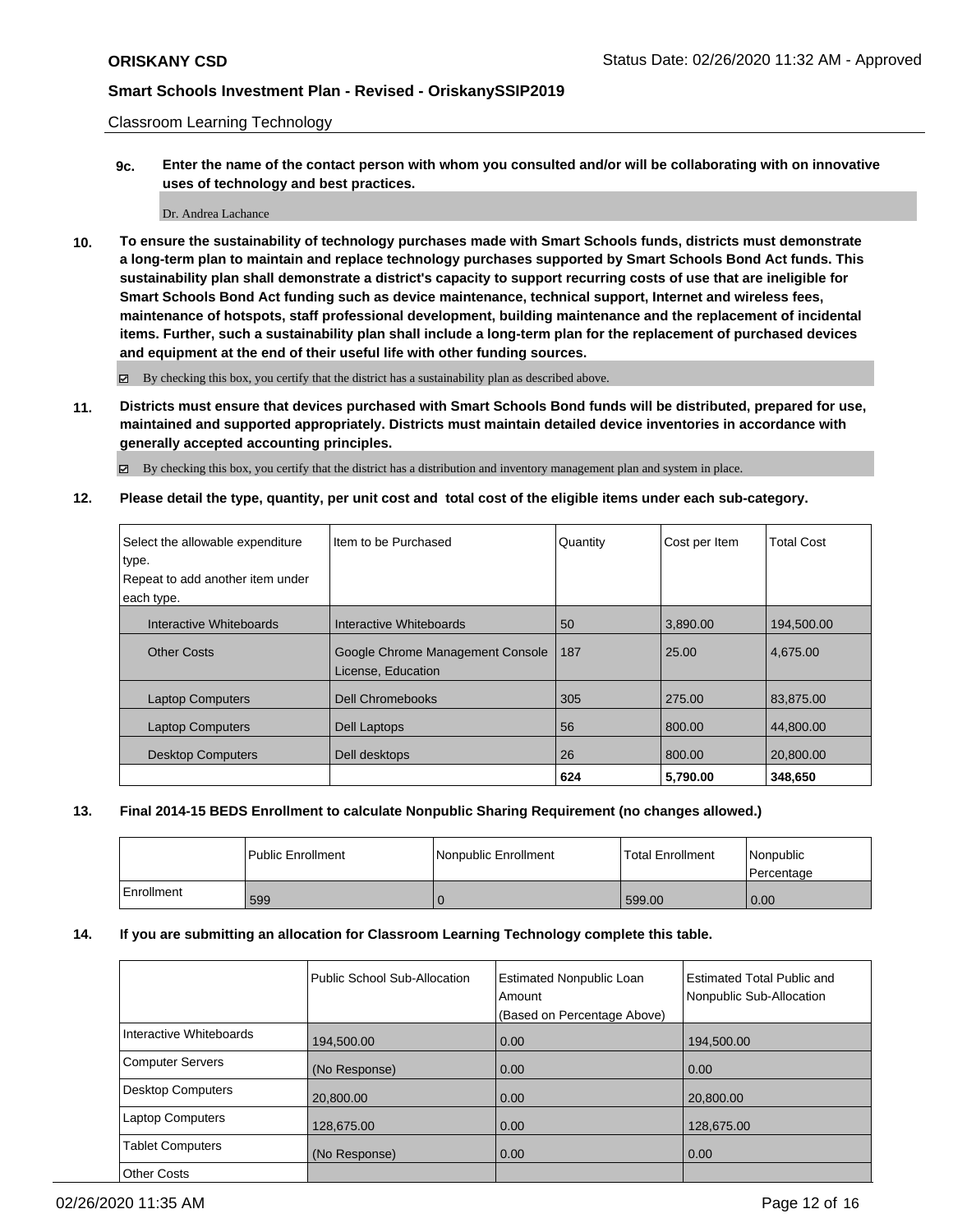Classroom Learning Technology

|         | Public School Sub-Allocation | Estimated Nonpublic Loan<br>l Amount<br>(Based on Percentage Above) | Estimated Total Public and<br>Nonpublic Sub-Allocation |
|---------|------------------------------|---------------------------------------------------------------------|--------------------------------------------------------|
|         | 4.675.00                     | 0.00                                                                | 4.675.00                                               |
| Totals: | 348,650.00                   | O                                                                   | 348.650                                                |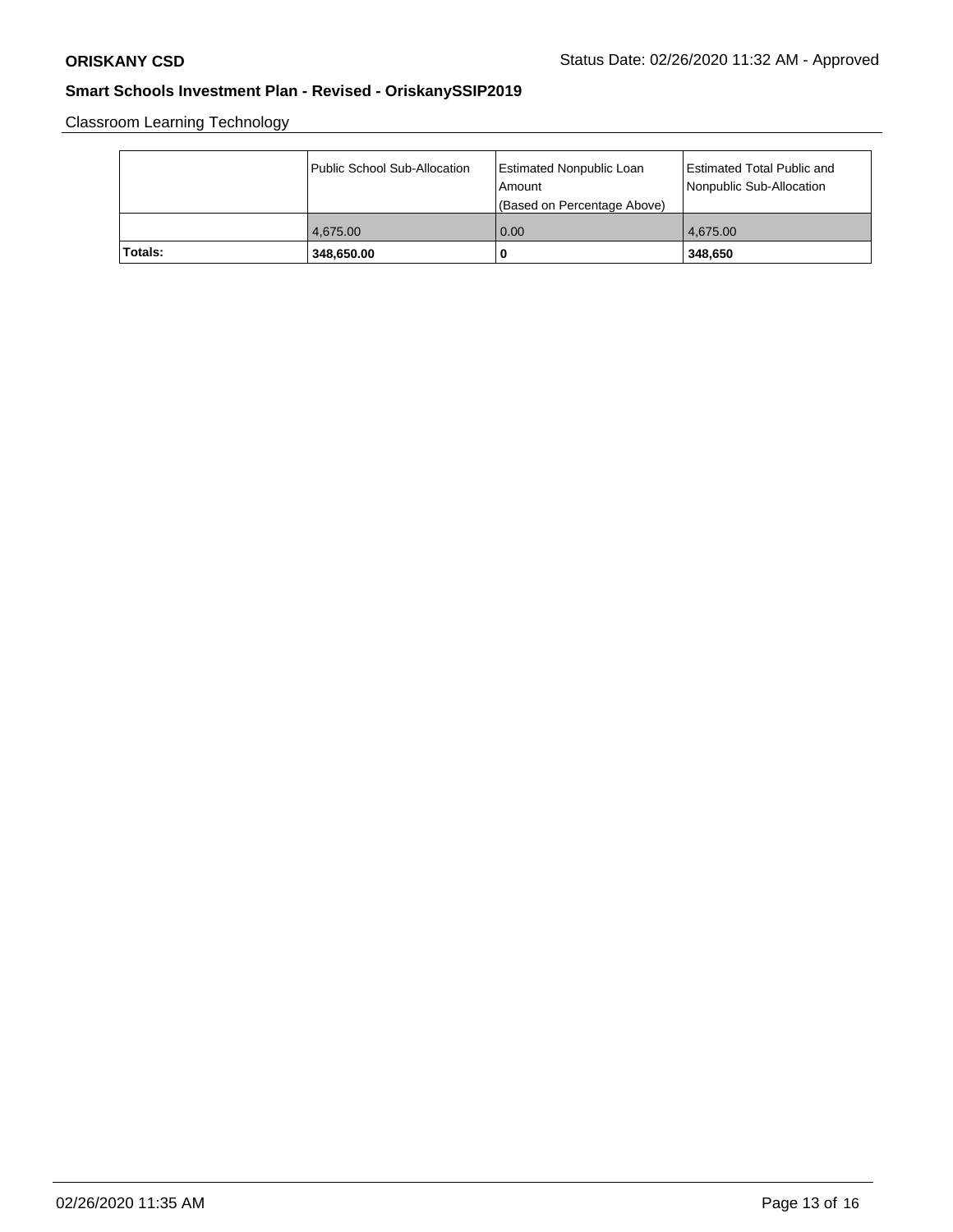#### Pre-Kindergarten Classrooms

**1. Provide information regarding how and where the district is currently serving pre-kindergarten students and justify the need for additional space with enrollment projections over 3 years.**

(No Response)

- **2. Describe the district's plan to construct, enhance or modernize education facilities to accommodate prekindergarten programs. Such plans must include:**
	- **Specific descriptions of what the district intends to do to each space;**
	- **An affirmation that new pre-kindergarten classrooms will contain a minimum of 900 square feet per classroom;**
	- **The number of classrooms involved;**
	- **The approximate construction costs per classroom; and**
	- **Confirmation that the space is district-owned or has a long-term lease that exceeds the probable useful life of the improvements.**

(No Response)

**3. Smart Schools Bond Act funds may only be used for capital construction costs. Describe the type and amount of additional funds that will be required to support ineligible ongoing costs (e.g. instruction, supplies) associated with any additional pre-kindergarten classrooms that the district plans to add.**

(No Response)

**4. All plans and specifications for the erection, repair, enlargement or remodeling of school buildings in any public school district in the State must be reviewed and approved by the Commissioner. Districts that plan capital projects using their Smart Schools Bond Act funds will undergo a Preliminary Review Process by the Office of Facilities Planning.**

**Please indicate on a separate row each project number given to you by the Office of Facilities Planning.**

| Project Number |  |
|----------------|--|
| (No Response)  |  |
|                |  |

**5. Please detail the type, quantity, per unit cost and total cost of the eligible items under each sub-category.**

| Select the allowable expenditure | Item to be purchased | Quantity      | Cost per Item | <b>Total Cost</b> |
|----------------------------------|----------------------|---------------|---------------|-------------------|
| 'type.                           |                      |               |               |                   |
| Repeat to add another item under |                      |               |               |                   |
| each type.                       |                      |               |               |                   |
| (No Response)                    | (No Response)        | (No Response) | (No Response) | 0.00              |
|                                  |                      | U             | 0.00          |                   |

**6. If you have made an allocation for Pre-Kindergarten Classrooms, complete this table. Note that the calculated Total at the bottom of the table must equal the Total allocation for this category that you entered in the SSIP Overview overall budget.**

|                                          | Sub-Allocation |
|------------------------------------------|----------------|
| Construct Pre-K Classrooms               | (No Response)  |
| Enhance/Modernize Educational Facilities | (No Response)  |
| <b>Other Costs</b>                       | (No Response)  |
| Totals:                                  | 0.00           |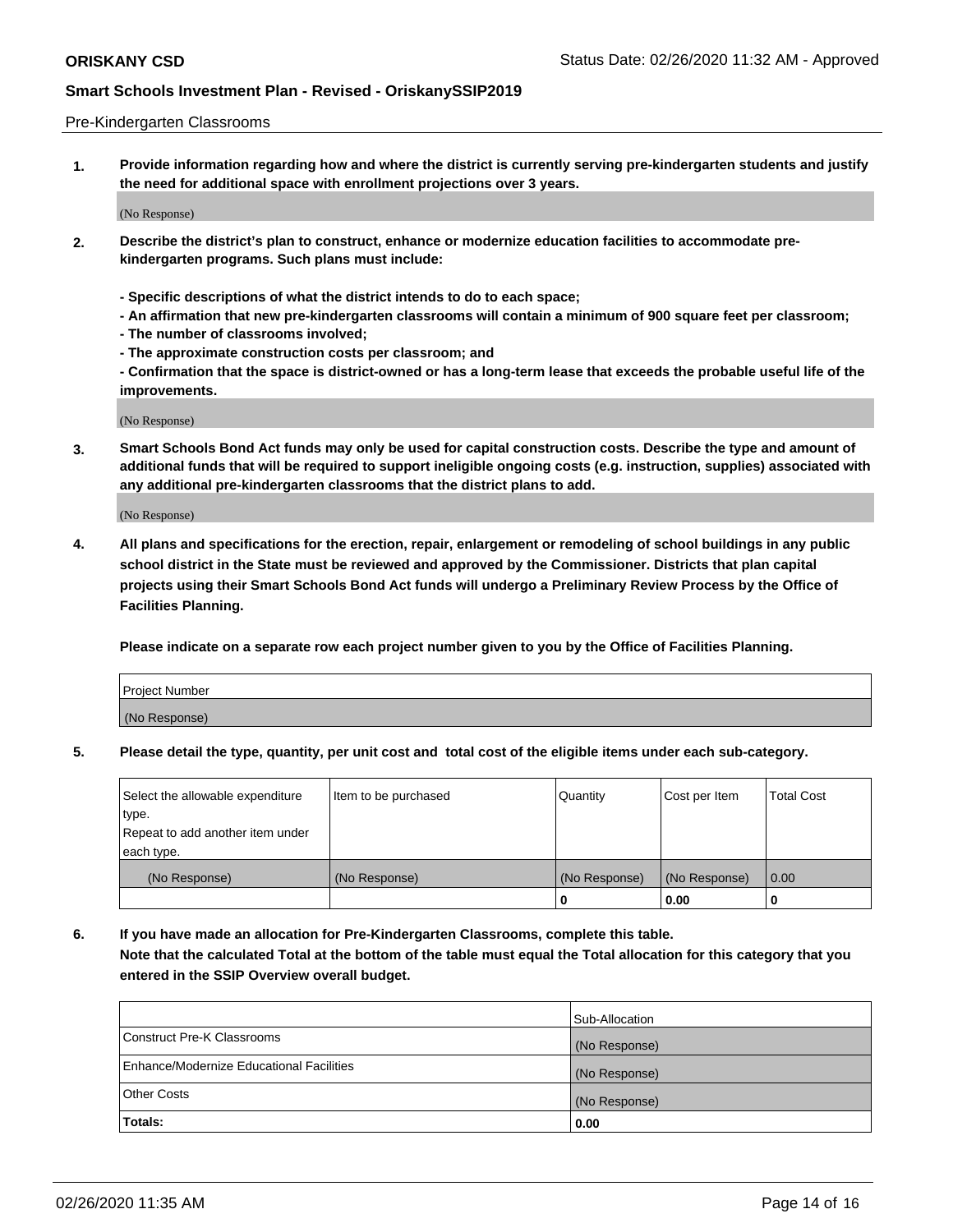Replace Transportable Classrooms

**1. Describe the district's plan to construct, enhance or modernize education facilities to provide high-quality instructional space by replacing transportable classrooms.**

(No Response)

**2. All plans and specifications for the erection, repair, enlargement or remodeling of school buildings in any public school district in the State must be reviewed and approved by the Commissioner. Districts that plan capital projects using their Smart Schools Bond Act funds will undergo a Preliminary Review Process by the Office of Facilities Planning.**

**Please indicate on a separate row each project number given to you by the Office of Facilities Planning.**

| Project Number |  |
|----------------|--|
|                |  |
|                |  |
|                |  |
|                |  |
| (No Response)  |  |
|                |  |
|                |  |
|                |  |

**3. For large projects that seek to blend Smart Schools Bond Act dollars with other funds, please note that Smart Schools Bond Act funds can be allocated on a pro rata basis depending on the number of new classrooms built that directly replace transportable classroom units.**

**If a district seeks to blend Smart Schools Bond Act dollars with other funds describe below what other funds are being used and what portion of the money will be Smart Schools Bond Act funds.**

(No Response)

**4. Please detail the type, quantity, per unit cost and total cost of the eligible items under each sub-category.**

| Select the allowable expenditure | Item to be purchased | Quantity      | Cost per Item | Total Cost |
|----------------------------------|----------------------|---------------|---------------|------------|
| ∣type.                           |                      |               |               |            |
| Repeat to add another item under |                      |               |               |            |
| each type.                       |                      |               |               |            |
| (No Response)                    | (No Response)        | (No Response) | (No Response) | 0.00       |
|                                  |                      | u             | 0.00          |            |

**5. If you have made an allocation for Replace Transportable Classrooms, complete this table. Note that the calculated Total at the bottom of the table must equal the Total allocation for this category that you entered in the SSIP Overview overall budget.**

|                                                | Sub-Allocation |
|------------------------------------------------|----------------|
| Construct New Instructional Space              | (No Response)  |
| Enhance/Modernize Existing Instructional Space | (No Response)  |
| Other Costs                                    | (No Response)  |
| Totals:                                        | 0.00           |